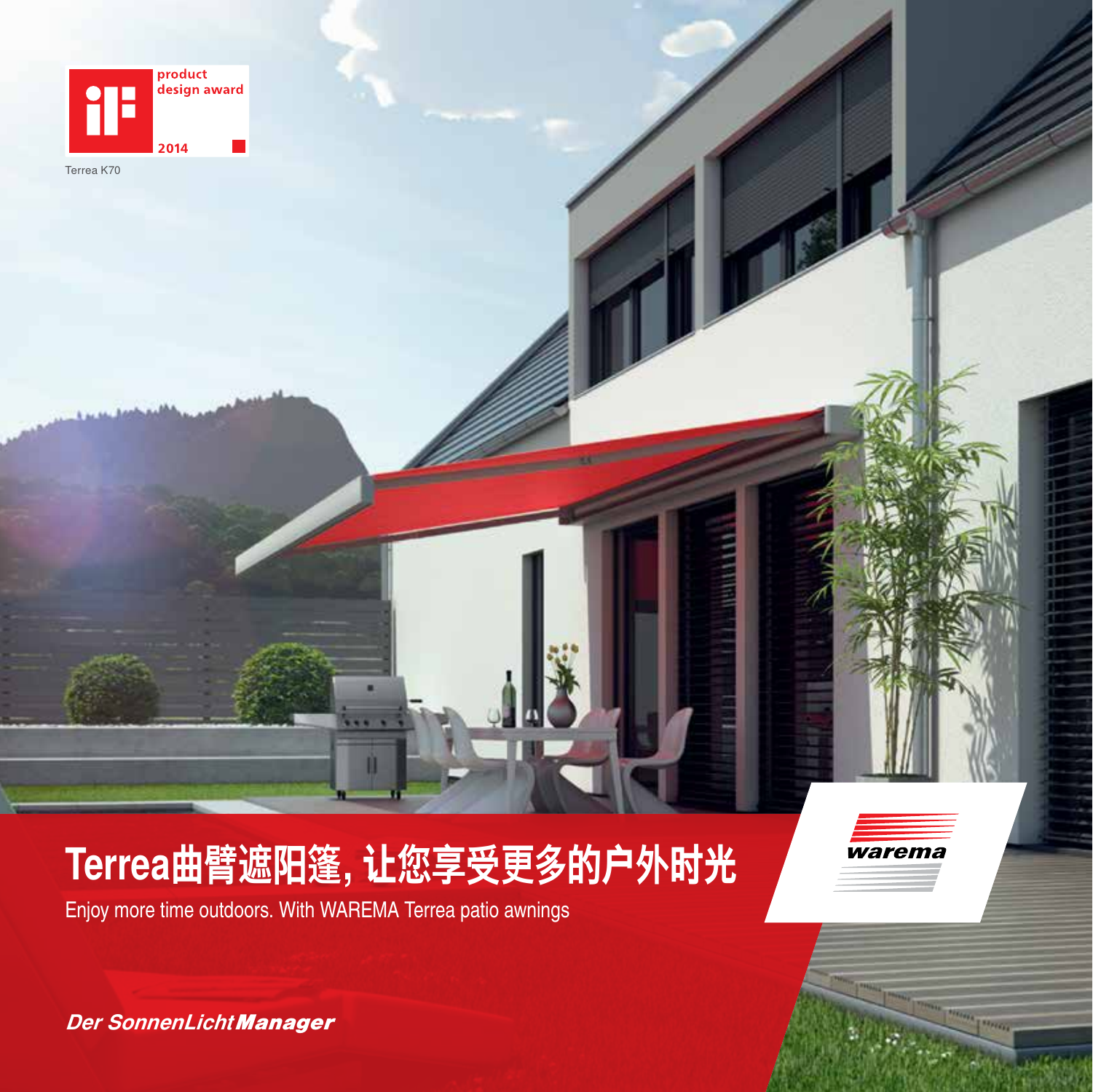创造身处室外,如处室内的生活空间! Create your space to live out, feel in!

想要在户外享受更多时光并且拥有一个完美的遮阳系统吗?在我们创新型遮阳篷解决方案的帮助下,您可以在自己的露台上创造一个全新的生活 空间:在这里,整个家庭可以在工作,休闲或玩耍时"身处室外,如处室内"。您可以在我们当前的产品系类中找到适合各种安装情况和品味的高档 庭院遮阳篷。吸引人的设计和框架颜色确保您拥有最大的设计自由。巧妙的配件可确保最佳的操作平顺度,并且提升生活质量。您是否受到启 发,来探索望瑞门"身处室外,如处室内"的世界吧。

Want to enjoy more time outdoors without compromising on a perfect sun shading system? With the help of our innovative awning solutions, you can create an entirely new living space on your own patio: a place where the whole family can 'live out and feel in' while working, relaxing or playing. You can find high-grade patio awnings for every installation situation and taste in our current programme. Attractive designs and frame colours ensure you have the greatest design freedom. And the clever accessories guarantee optimum operating comfort and a real extra in terms of quality of life. Be inspired and discover the WAREMA live out, feel in world.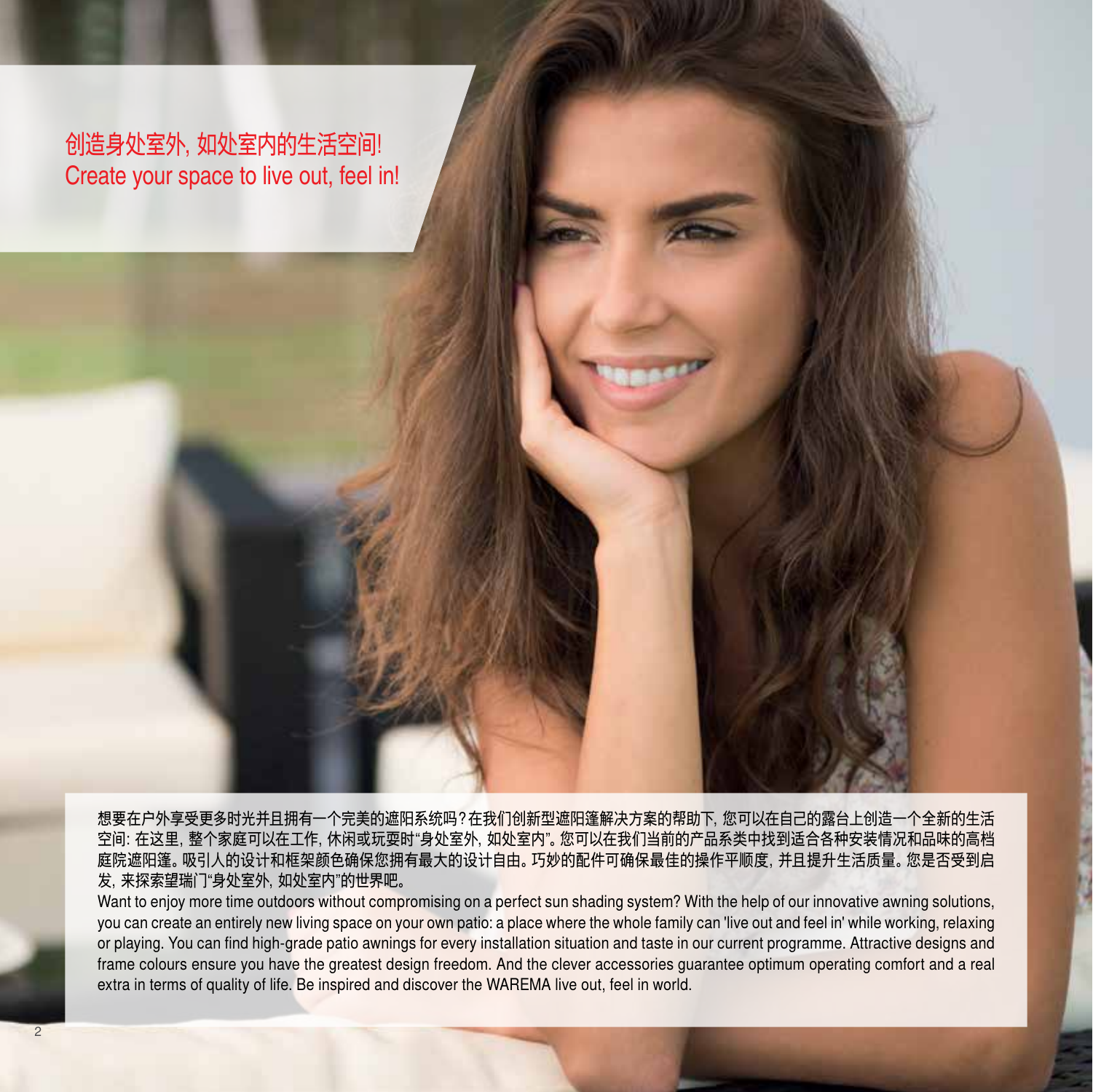## 全方位:户外开放式曲臂遮阳篷G60 Solid all-rounder: Open articulated arm awning G60

最大宽度 Max. width 7000毫米 mm

最大伸展度 Max. projection 4000毫米 mm

放轻松,翘起你的脚,感受夏天:使用我们的户外曲臂遮阳篷,您 可以随时在阴凉处创造一个舒适的纳凉区域。您可选择将倾斜角 度调节至85°,并且放下帷幔卷帘,来确保完美的保护—即使太 阳处在较低的高度角也是如此。

Relax, put your feet up, feel the summer: with our open articulated arm awnings you can create a comfortable place in the shade at any time. The option of adjusting the inclination angle up to 85° as well as the optional valance roller blinds ensure perfect protection – even when the sun is low in the sky.

#### LED灯条 LED strip light rail 高性能LED灯条可以在温和的夏日夜晚营造 出温馨的氛围。由于使用WMS调光器,它可 以灵活实现10档调光—从阅读照明到环 境氛围灯。The high-performance LED strip light rail creates a cosy atmosphere

on mild summer evenings. Thanks to the



WMS dimmer, it can be flexibly adjusted in 10 levels – from a light reading light to atmospheric ambient lighting.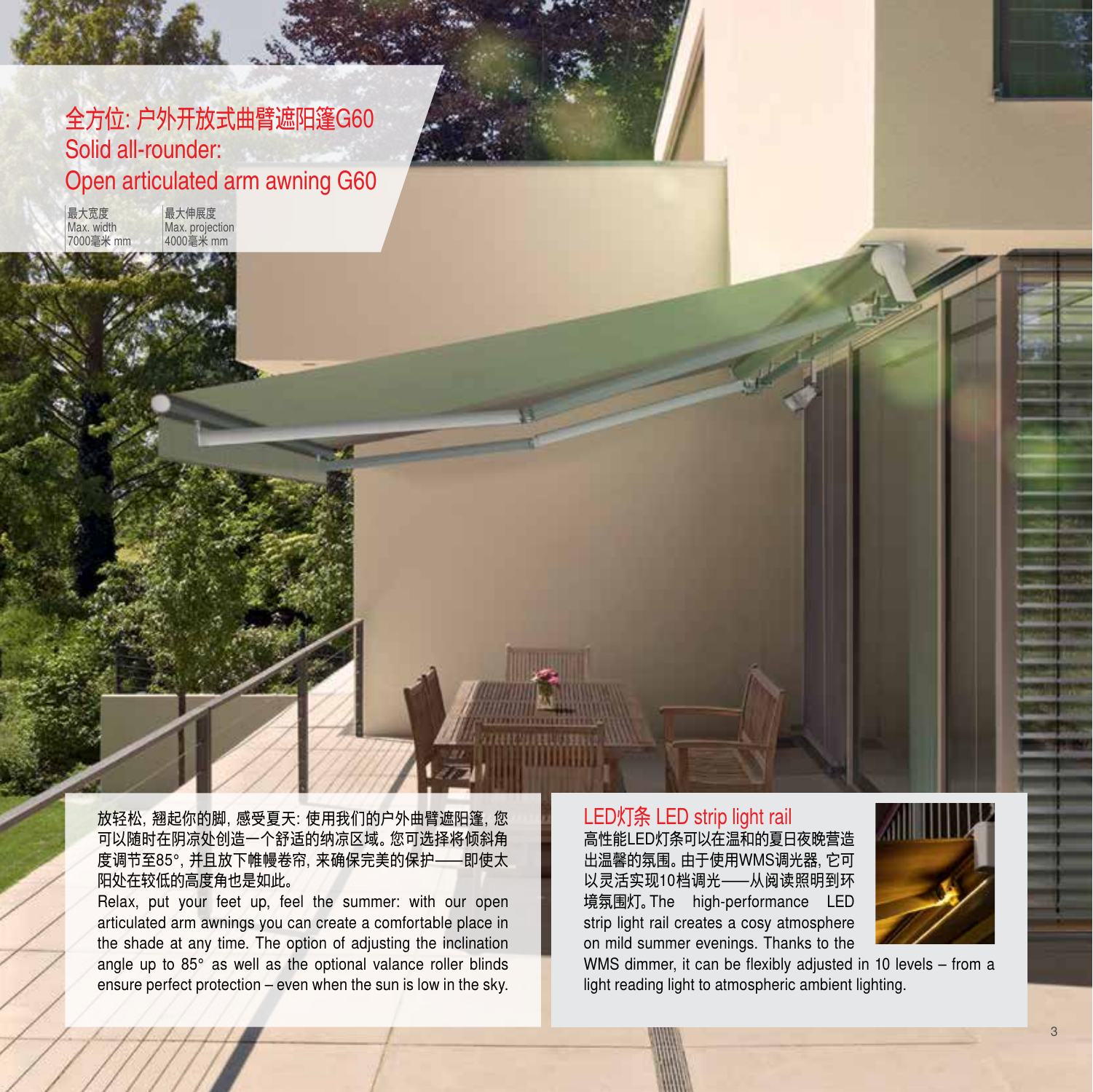## 灵活胜任多重任务:半罩壳式曲臂遮阳篷H60 Flexible multi-tasker: Half-closed articulated arm awning H60

最大宽度 Max. width 7000毫米 mm

4

最大伸展度 Max. projection 4000毫米 mm

使用这种户外曲臂遮阳篷,即使在炎热的天气,您也可以遮挡大 面积的区域,享受舒适凉爽的空间。众多面料,设计和颜色以及各 种电机型号和附加设备可选,如LED照明、加热器和前置垂幔卷 帘,确保完全的设计自由。 With this slender articulated arm awning, you can shade even large areas and rely on comfortable cool spaces even on hot days. Numerous fabrics, designs and colours as well as various drive variants and extras such as LED lighting, radiant heaters and valance roller blinds guarantee complete design freedom.

#### 铝制帷幔 Aluminium valance 作为面料类材质的功能替代品,铝制帷幔是 一个真正的亮点。曲臂在收起时被隐藏— 使遮阳篷看起来没有缝隙。

As a functional alternative to the textile models, the aluminium valance is a real highlight. The articulated arms are



concealed when retracted – making the awning look seamless.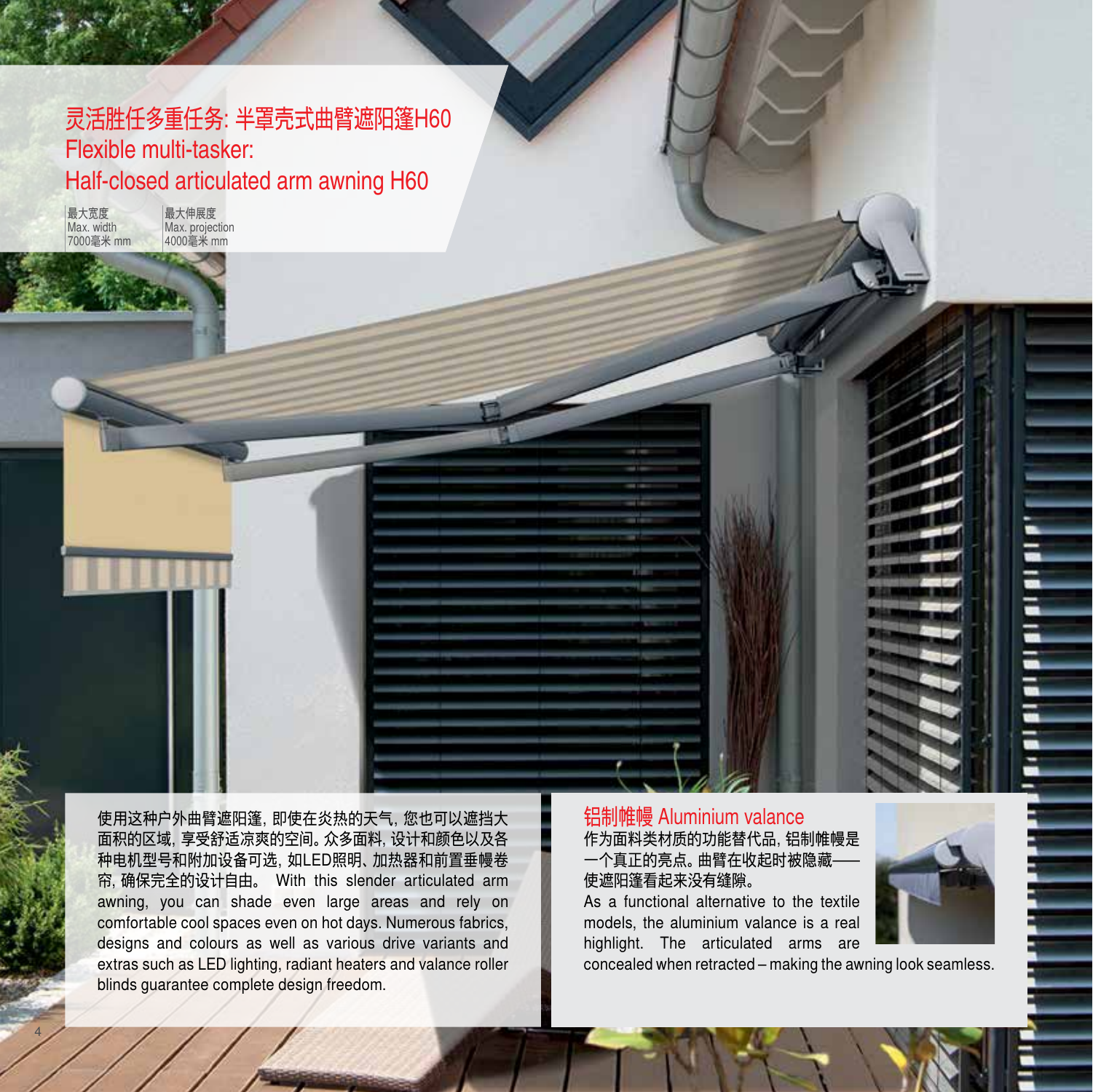## 可靠的遮阳系统:全罩壳遮阳篷550和580 Trusted shading systems: cassette awnings 550 and 580

| 全罩壳遮阳篷<br>Cassette awnings | 最大宽度<br>Max. width | 最大伸展度<br>Max. projection |
|----------------------------|--------------------|--------------------------|
| 550                        | 4500毫米 mm          | 2500毫米 mm                |
| 580                        | 5500毫米 mm          | 3000毫米 mm                |

想要沐浴在夏日空气中吗?有了这些全罩壳遮阳篷,您可以待在 被完美遮阳的露台上享受宜人的下午时光。无论您想要大胆的色 彩还是低调的设计––我们都将让您的想法成为现实!是时候放 松一下了!

Want to get out into the summer air? With these cassette awnings you can look forward to pleasant afternoons on your perfectly shaded patio. Whether you want bold colours or a subtle design – make your ideas a reality! Time to relax!

### WMS:望瑞门移动控制系统 WAREMA Mobile System

通过无线操控为您提供更大的舒适度,并且 能更轻松便捷地控制遮阳篷。通过智能手 机、WMS手持或壁挂式遥控器—无论你 喜欢哪个!Treat yourself to even greater comfort and control your awning easily



and conveniently by radio. By smartphone or a WMS hand-held or wall-mounted transmitter – whichever you prefer!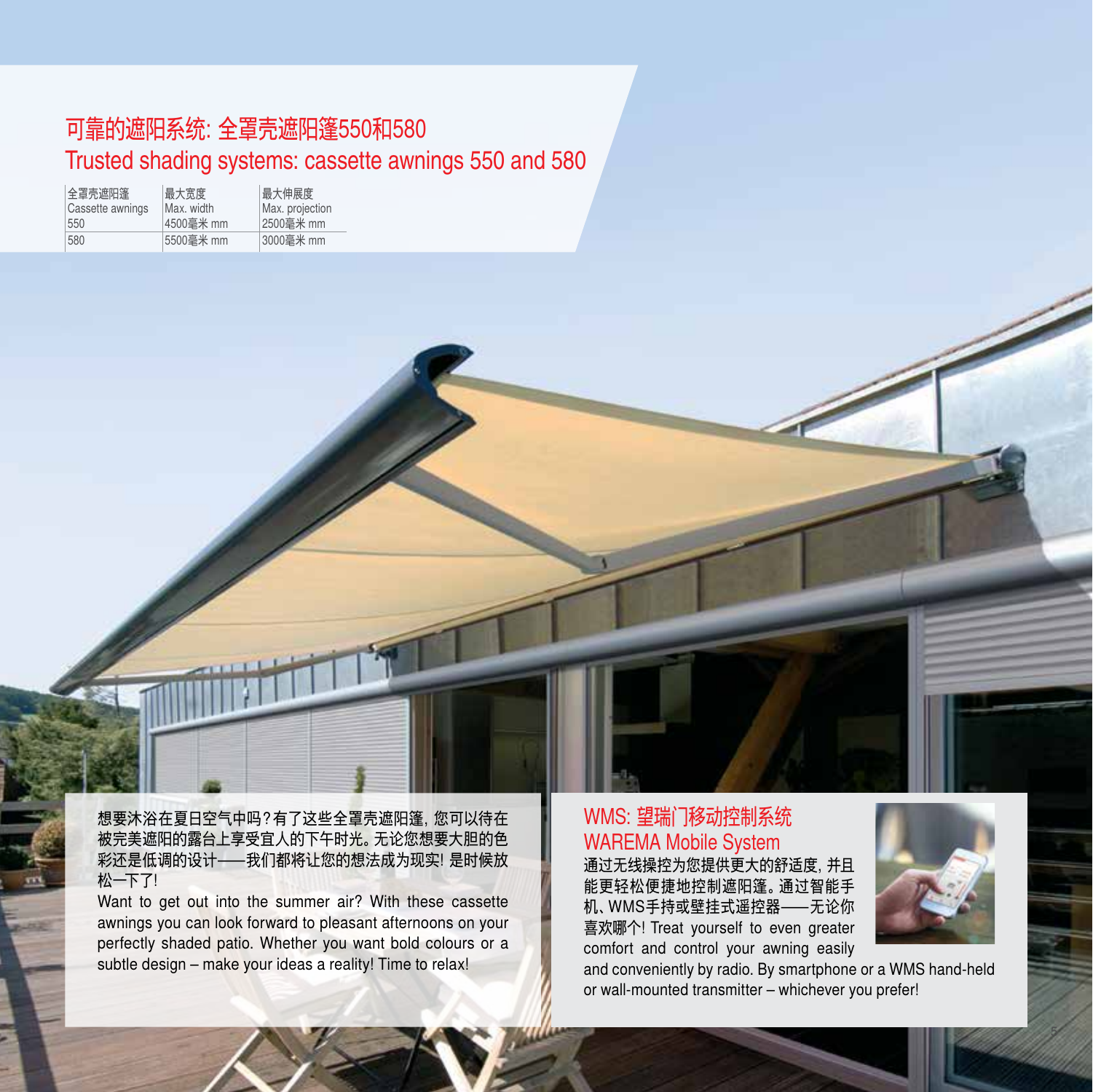## 吸引眼球的全罩壳遮阳篷K60 Attractive eye-catcher: Cassette awning K60

最大伸展度 Max. projection 4000毫米 mm

最大宽度 Max. width 7000毫米 mm

> 椭圆形罩壳可以个性地集成到任何立面中,并保护织物和曲臂免受 风和天气的影响。我们的配件提供无与伦比的舒适感。例如,帷幔 卷帘即使太阳在较低位置时也能确保无眩光的露台体验,同时也 能保护您的隐私。The oval cassette can be stylishly integrated into any facade and protects the fabric and the articulated arm from the wind and weather. Our accessories provide unbeatable comfort. The valance roller blind, for example, ensures a glarefree patio experience even when the sun is low in the sky and also protects your privacy at the same time.

露台侧屏风390 Patio side screen 390 防风,防晒和防窥探的三重保护。用实用的手 柄可以轻易地拉出。为了拥有更好的视野,优 雅的露台侧屏风可选配PVC透视区。Threeway side protection against wind, sun and prying eyes. Easy to pull out thanks to the practical hand grip. For a better view, the

最大伸展度



elegant patio side screen is also available with a PVC viewing field.

最大高度 Max. height 2500毫米 mm Max. projection 5000毫米 mm

Max. area

最大面积  $10$ 平方米 m<sup>2</sup>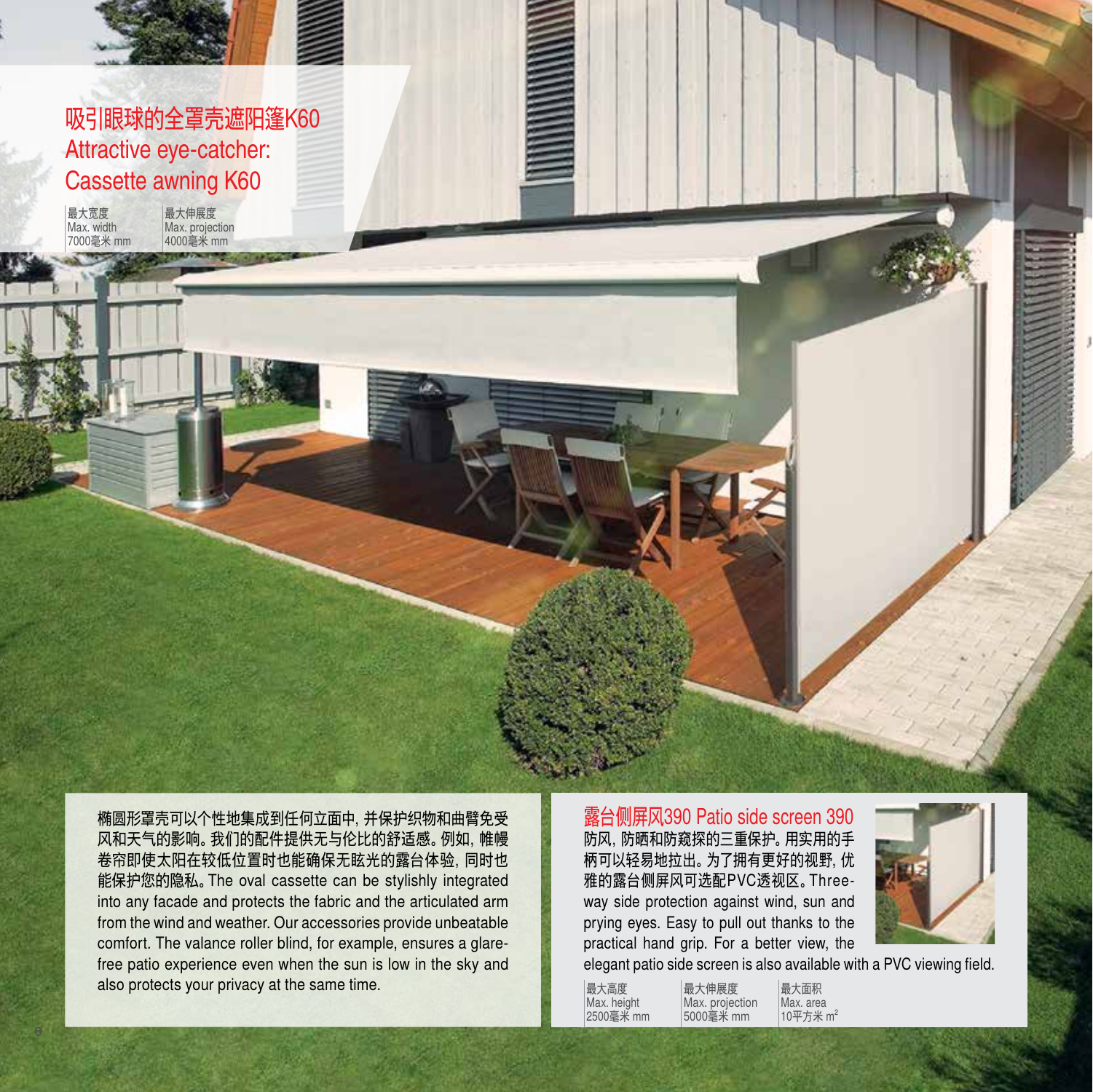## 最新一代遮阳系统:全罩壳遮阳篷K70 The latest generation of sun shading system: Cassette awning K70

最大宽度 Max. width 7000毫米 mm 最大伸展度 Max. projection 4000毫米 mm

你喜欢简单的直线条的设计吗?那么你会喜欢这些全罩壳遮阳篷。 凭借其紧密的矩形结构,它们可以无缝地融入带有平顶或单斜屋顶 立面的建筑设计中。它的亮点是:WMS智能感应舒适控制。这使遮 阳篷在强风中自动缩回。享受这样的奢华吧!Do you like simple design and straight lines? Then you will love these cassette awnings. With their compact, rectangular construction, they fit seamlessly into cubic architectural designs with flat or monopitched roofs. Highlight: the integrated WMS comfort control. This allows the awning to retract automatically in high winds. Treat yourself to this luxury!

全罩壳遮阳篷Cassette awning K50 全罩壳遮阳篷K50提供很棒的较小区域的优雅 遮阳解决方案。可调节遮阳篷采用现代直线条 设计,可灵活使用,也可选配各种功能。The cassette awning K50 is ideal as an elegant shading solution for smaller areas. The adjustable awning in a modern design, which



can be used flexibly, can also be fitted with convenient accessories.

最大宽度 Max. width 5000毫米 mm

最大伸展度 Max. projection 3000毫米 mm

7